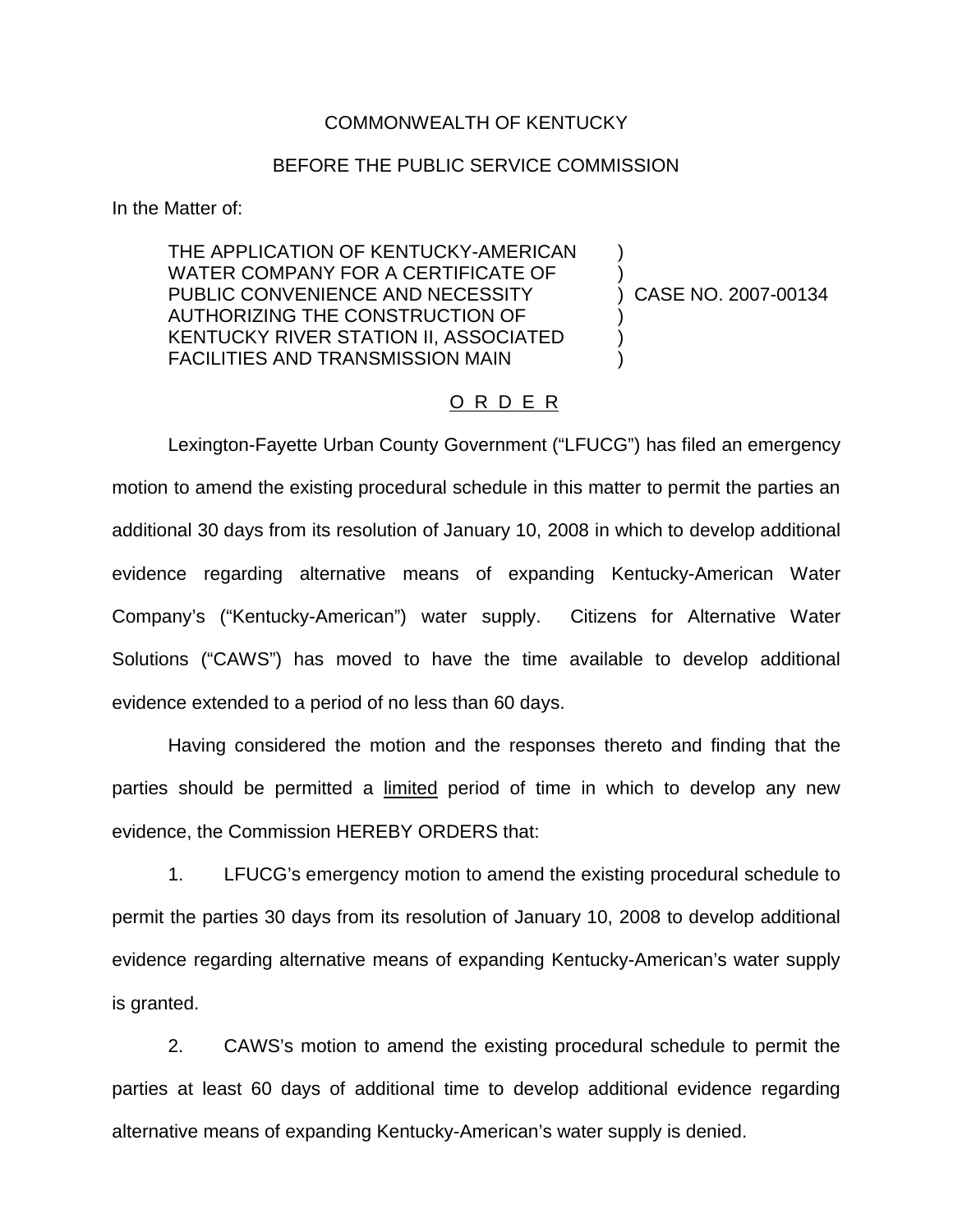3. All parties shall have until February 11, 2008 to file with the Commission any new evidence regarding alternative means of expanding Kentucky-American's water supply that may aid the Commission in its evaluation of Kentucky-American's application. Such evidence shall be in the form of verified written testimony. Evidence that is not in this form shall not be accepted.

4. Should a party submit additional evidence, all remaining parties shall have until February 25, 2008 to request a hearing. Any such hearing shall be for the limited purpose of considering this evidence and affording those parties the opportunity to cross-examine those persons who have presented written testimony and to present verbal rebuttal evidence.

5. If the Commission receives a written request for hearing from a party in this matter on or before February 25, 2008, such hearing shall begin at 9:00 a.m., Eastern Standard Time, on March 5, 2008, in Hearing Room 1 of the Commission's offices at 211 Sower Boulevard, Frankfort, Kentucky.

6. Should the Commission hold a hearing, the parties shall comply with the following:.

a. Each party may make opening and closing statements. Such statements, if made shall be no longer than 10 minutes each.

b. Direct examination of witnesses who have submitted written testimony on or before February 11, 2008, shall be generally limited to the authentication and adoption of that written testimony.

c. Parties who intend to present rebuttal testimony at the scheduled hearing shall, no later than February 29, 2008, file with the Commission and serve all

-2- Case No. 2007-00134